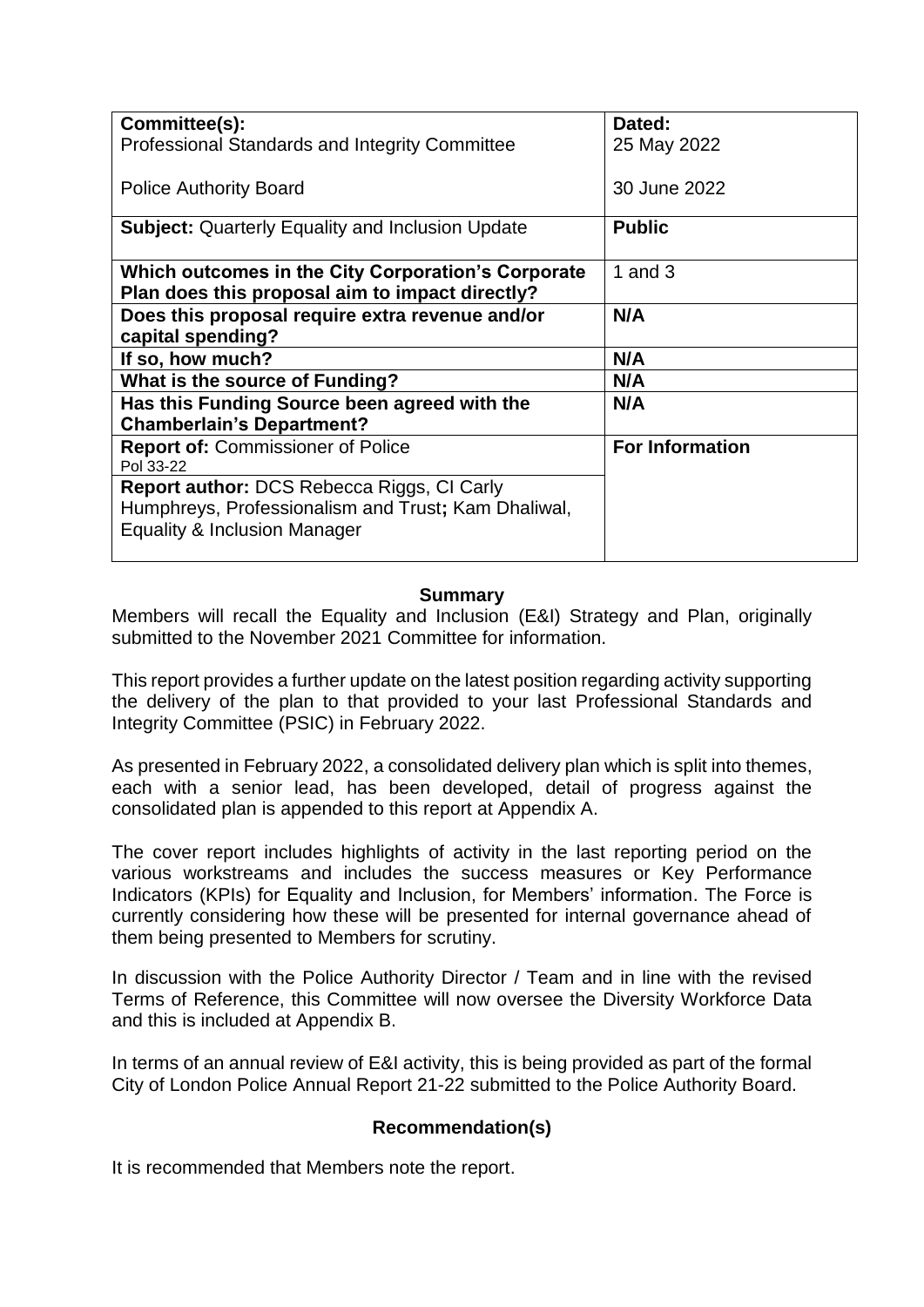#### **Main Report**

#### **Background**

- 1. At a previous Committee in November 2021, it was requested that a consolidated workstream action plan be presented to Members at the next Committee. The action plan is being managed and tracked via the workstream update pack (Appendix A) which shows the priority focus areas with target dates, progress on actions since the previous update, and key next steps being updated.
- 2. As requested by the Chair of the Police Authority Board previously, the actions in the Appendix represent a *consolidated plan* for all current actions outstanding for the National Police Chiefs Council (NPCC) Equality & Inclusion (E&I) plan, the Police Authority Board (PAB) recommendations, the Tackling Racism Taskforce (TRTF) recommendations, the Black and Minority action plan, and the Lesbian, Gay, Bi-sexual and Transgender + (LGBT+) action plan. The plan is arranged in cross cutting workstreams, and the plan slides are regularly updated for internal and external review and scrutiny.

### **Current Position**

- 3. Since the last Committee in February 2022, Commissioner McLaren has appointed a Chief Superintendent to lead a new Professionalism and Trust Portfolio. The Commissioner will remain the strategic lead for the E&I programme and the new Chief Superintendent responsible for Professionalism and Trust, will lead the delivery at a tactical level. Due to the change in leadership and portfolios, the Force will be reviewing a number of its diversity boards and processes.
- 4. The Commissioner has reviewed the draft report following the internal Black and Minority staff survey and has tasked the new Professionalism Portfolio lead, to develop a new Race Action Plan by establishing a working group that represents the diversity of the force and specialist advisors. The Professionalism and Trust Team has reviewed a number of government race reports and staff surveys to help inform the new action plan.
- 5. Additionally, at the February Police Authority Board the Commissioner referenced the Police Federation Survey of which the results had recently been circulated to Forces. The Chief Officer Team is due to meet with the Chair of the Police Federation to discuss the outcomes from the survey with a view to taking any action required. It is also anticipated that the National Police Chiefs Council (NPCC) will be developing a new Race Action Plan and once received this will be consolidated into existing work in Professionalism and Trust.
- 6. Highlights of work since the February update include: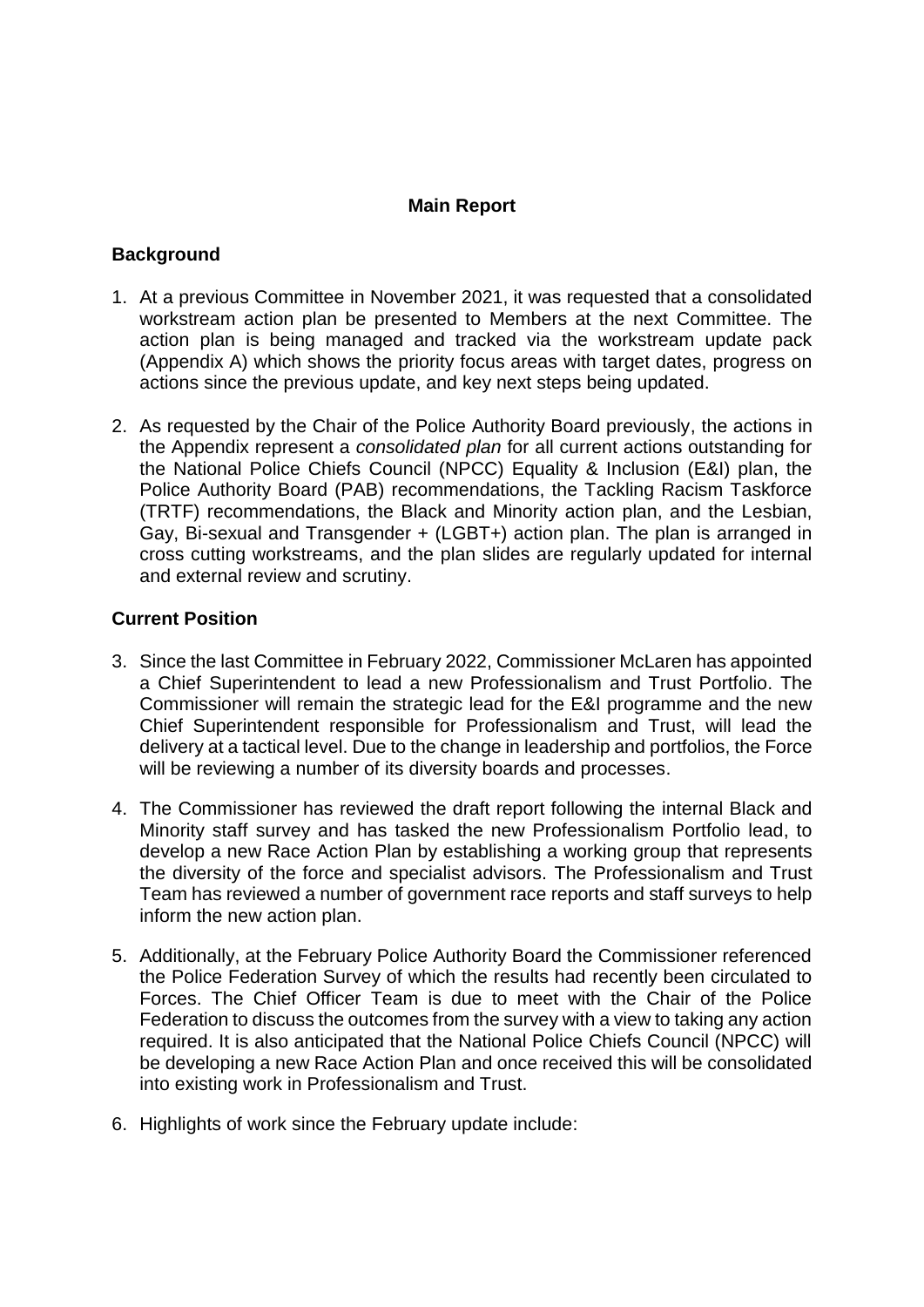## **Recruitment and onboarding**

- a. On 14 January, the Force commenced its recruitment and outreach campaign, for the year 3 uplift to increase our headcount by 100 officers, via 4 different entry routes, with intakes for courses starting in August. A dedicated uplift team has been established to achieve this including recruitment across Human Resources, Comms Learning and Development, Vetting and Occupational Health to support the increase in numbers. They are using targeted advertising at universities as well as social media and home office publications to push their campaigns to the furthest reach. The emphasis of the campaign is to attract diverse candidates and to build the brand of the Force, to become an 'employer of choice'. Alongside the probationers, the Force has also launched its transferee campaign in a bid to attract experienced officers into the Force before the end of this financial year.
- b. The Force recruited a dedicated Positive Action Team of 1 Sergeant and 2 Police Constables to co-ordinate and deliver the outreach campaign. This includes community events in high diversity areas, graduate and recruitment fayres as well as online webinars. Please see Appendix C, which contains a copy of the current recruitment advert.
- c. The Force has recruited 15 force ambassadors known as "buddy's" from serving staff and officers who support candidates through the recruitment process. They will provide specific support to female and Black and Minority candidates to ensure they are doing everything they can to support these candidates through the process. The force will continue to report to the Police Authority Board in respect of the progress of the recruitment campaign over the coming months.

# **Training and development**

-

- d. The Force's Learning & Organisational Development (L&OD) Team is designing a new mandatory training programme for all staff and Officers, which advocates a modular approach to Equity and Belonging training. It utilises a new blended learning approach where staff will be able to choose activities and events from a menu of options, according to their own areas of interest and preferred learning style. Engagement is ongoing with staff networks to inform the content and rollout. This will be launched late summer2022 with an introduction at each 'launch' session from the Chief Officer Team. Mentivity<sup>1</sup> will be one of the options, alongside community engagement projects, targeted learning through a theatre company delivery, online inspirational speakers and face-to-face coffee mornings with under-represented groups.
- e. Alongside this, the L&OD Team continue to deliver 1-2 hour 'Focus on' sessions, accessible to all staff and officers, via Microsoft Teams. The April 2022 programme focuses on Neurodiversity and Mental Health, adding this to the range of topics already covered which include Unconscious Bias, Gender and Equity, LGBT+, Gypsy/Roma/Traveller, Living with HIV and Disability.

<sup>&</sup>lt;sup>1</sup> Mentivity- Mentivity seeks to deliver bespoke mentoring for each group and individual based on the identified need displayed by mentees.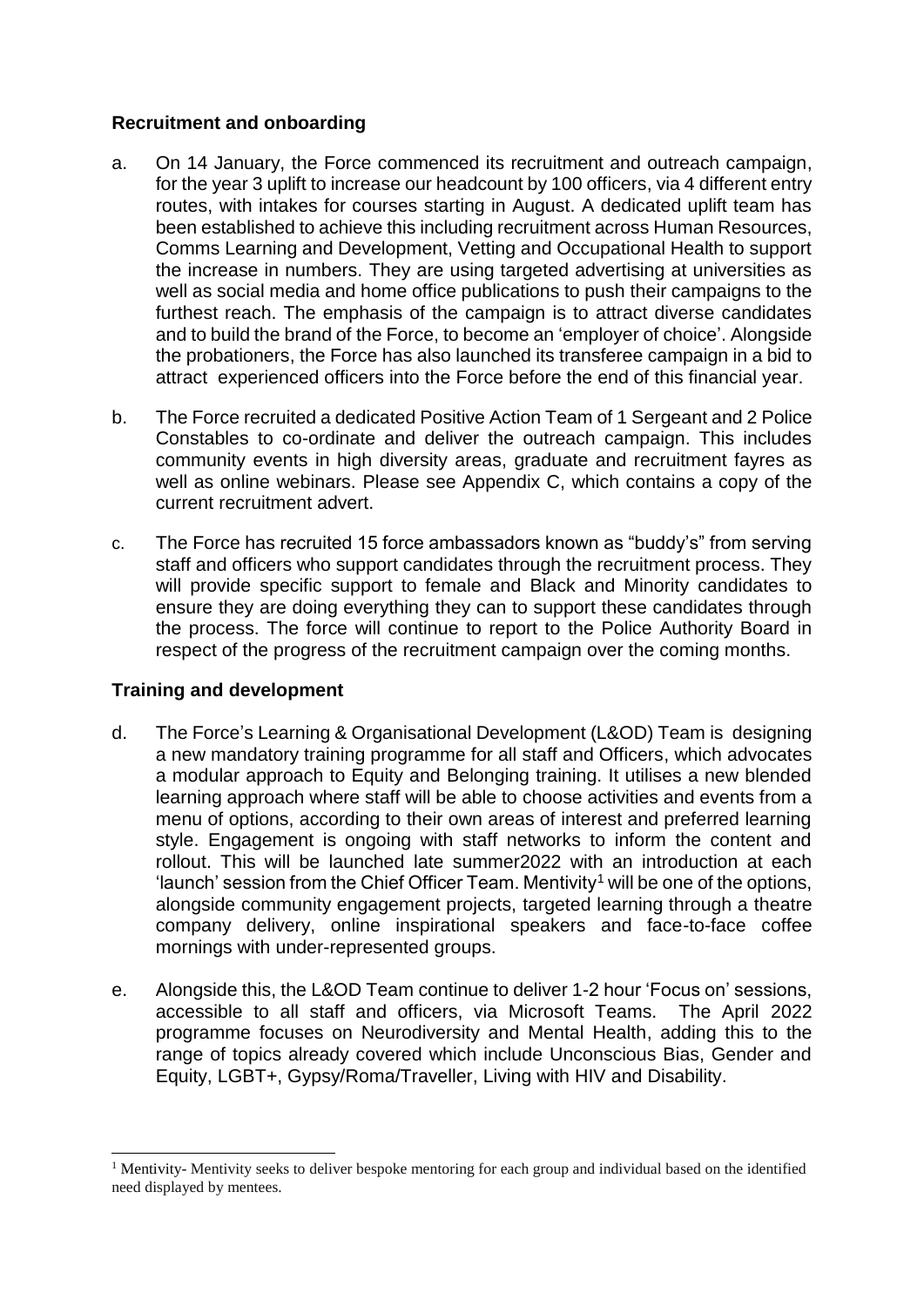f. Following the success of PALs (Positive Action Leadership Scheme) for Black and Minority colleagues launched last year, a second programme will be running with a launch date in May 2022. An engagement and awareness event took place on 28 February 2022 with the PALs champion, the Assistant Commissioner for Economic Crime and PALS Alumni, where Organisational Developmental members were also in attendance.

## **Leadership and Culture**

- g. The Force held its first cross-force E&I conference on 11th March 2022 for managers, framed under the title *Our People*. This event was supported by a promotional video created by the Force which demonstrated the value of our diverse workforce.
- h. A framework for internal E&I awareness inputs has been jointly developed between the Head of L&OD and the strand lead for Leadership and Culture. The approach will be considered by the force's Chief Officer Team (COT) prior to rollout in Q3 2022.
- i. The Force held its first Code of Ethics Working Group in March 2022, coordinated by the Force's new ethics champion (Deputy Director, Professional Standards Directorate (PSD)). A fuller update on this is also on the PSIC agenda.
- j. The force's data bias working group has met a number of times to identify areas where conscious or unconscious bias can potentially impact on the use of information and intelligence. These themes will be monitored and actioned by relevant departments / oversight groups.

# **Community Engagement**

- k. The 'Schools Project' led by the force, City of London Corporation (CoLC) and Amazon Web Services (AWS) Schools Project has concluded, it was considered a success (further projects likely to follow). Workshops introduced young people to the different types of digital careers available to them across policing and local government, in total 43 students took part across 5 schools. The Force workshop was delivered online, and students given advice on how to obtain support, and report cyber bullying concerns to the police. Further, students were told about the different routes into policing, with some later expressing an interest to join at the end of the programme.
- l. Project Outreach Recruitment outreach events have targeted high footfall, diverse areas both inside and [mainly] outside of the City. This has led to a significant increase in applications (over 500), with many having completed their day-2 recruitment assessments already. There has also been a focus towards outreach events at Universities (those offering degrees in Policing and Criminology) – these were a mixture of in-person events and online sessions. As of 6 April 2022, across 41 different outreach events/engagements, a total of 1867 recruitment cards have been disseminated (inc. QR code – link to application), and 622 face-to-face interactions (officers demystifying recruitment prerequisites/process). Again, this has led to excellent feedback and an uptake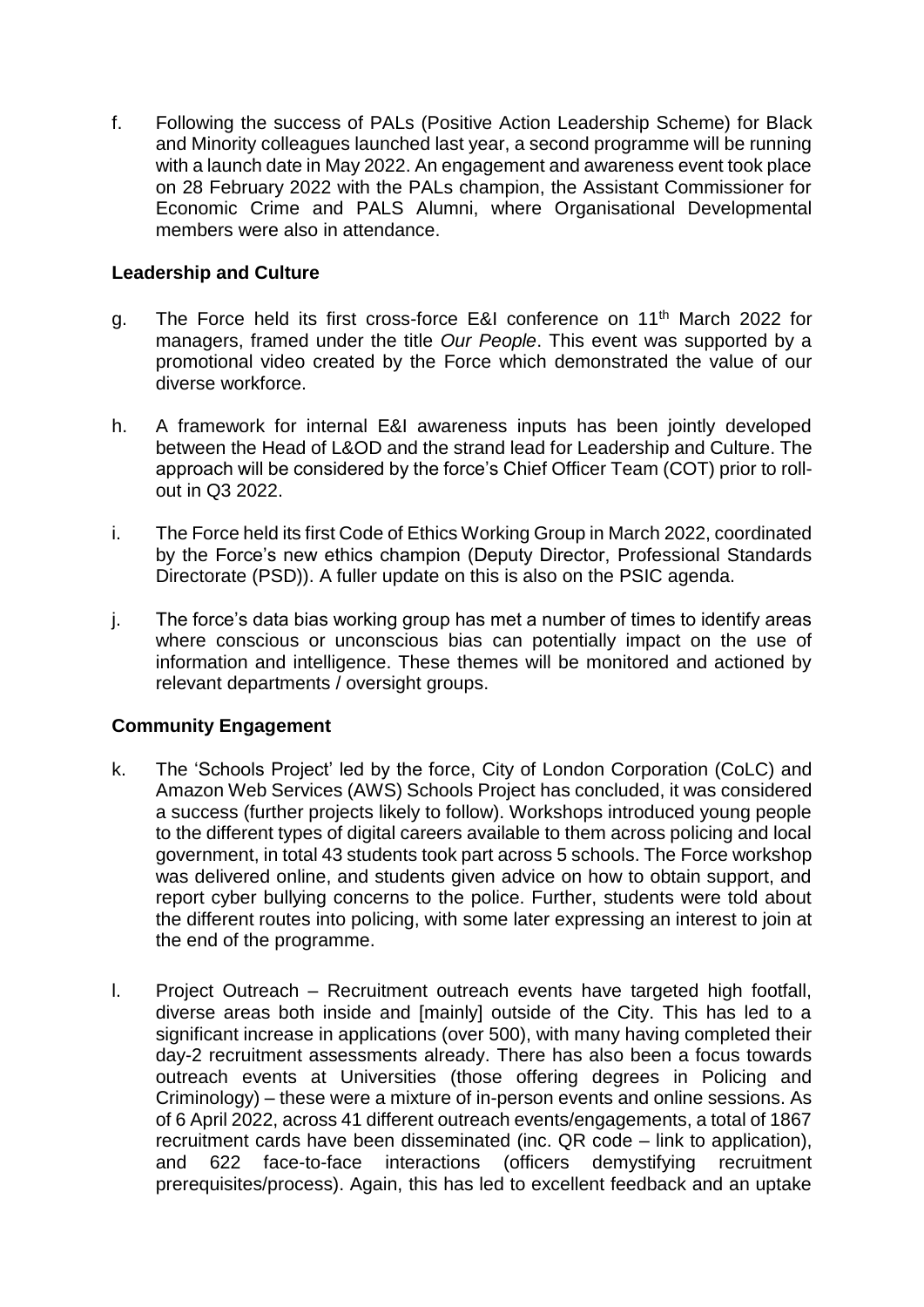in force applications. Finally, there remains sustained efforts at networking events and religious institutions to improve the diversity of applicants.

- m. Dedicated Ward Officers (DWOs) continue to engage regularly with Afghan refugees being accommodated in the City. Considerable multi-agency and partnership working is still taking place, with the Force providing support during the ongoing programme of 'Orientation Sessions' which aim to provide assistance with adapting to life in the UK. Weekend sports activities were also arranged by Tactical Firearms Group (TFG) with support from Sector Policing for children over a number of weeks.
- n. Following their launch last year, the latest Sector Cluster Panels took place on 4 and 16 May 2022 updates on these are given in the Community Engagement Update to the Police Authority Board. The first round was well attended by both business and residential communities, including Elected Members, and highlighted a number of themes that local policing will seek to address. In total there have been 6 Panels held (1 for each Cluster), and whilst individual issues/concerns/sentiments were raised in each (i.e., drug use, homelessness) a common agenda was set for all, including Sector Policing updates (local activity, events, engagement opportunities), a crime data presentation (emerging trends, hotspots), and a question/answer session. Membership tends to be broad, with business representatives, residents and Elected Members attending. For the next set of Panel meetings, there will be a comprehensive communications plan with the support of Corporate Communications; this will include (where practicable) social media awareness raising (i.e., future meetings, summary of discussions), and the publication of locally agreed priorities.
- o. Plans are underway to develop a Night Time Economy (NTE) operation; the overall intention, to reduce the level of crime and disorder in the area and provide a safer environment for residents and genuine visitors, who come to enjoy the Night Time Economy. The plan will consider how best we proactively engage with City stakeholders and take every opportunity to communicate and build a good rapport with the public. The plan will seek to build upon a number of workstreams including; Reframe the Night, which is a joint operation with CoLC and Safer Business Network to deliver engagement activities for NTE Safety, primarily focused on the safety of women and girls, but added focus on men, looking at their own behaviours and actions; Street Safe, an online platform to report any concerns around personal safety within public spaces – linked to the NTE; Ask for Angela, which seeks to develop the skills, knowledge, and confidence of those working in licensed premises focusing on identifying vulnerability and making appropriate interventions. This is outlined in more detail in the report on Violence Against Women and Girls on the agenda.
- p. The Force Volunteer Cadet Unit continues to be recognised for its involvement in local events, supporting policing operations and work with blue-light partners. As a snapshot, in the last 12 months, Cadets have attended a number of events/policing activities including, but not limited to; the Lord Mayor's Show, Remembrance Sunday, Custody community project, Project Servator deployments, and weapons sweeps. The recruitment aim continues to be 50 active Police Cadets, with the overarching ethos to create a culture of inclusion,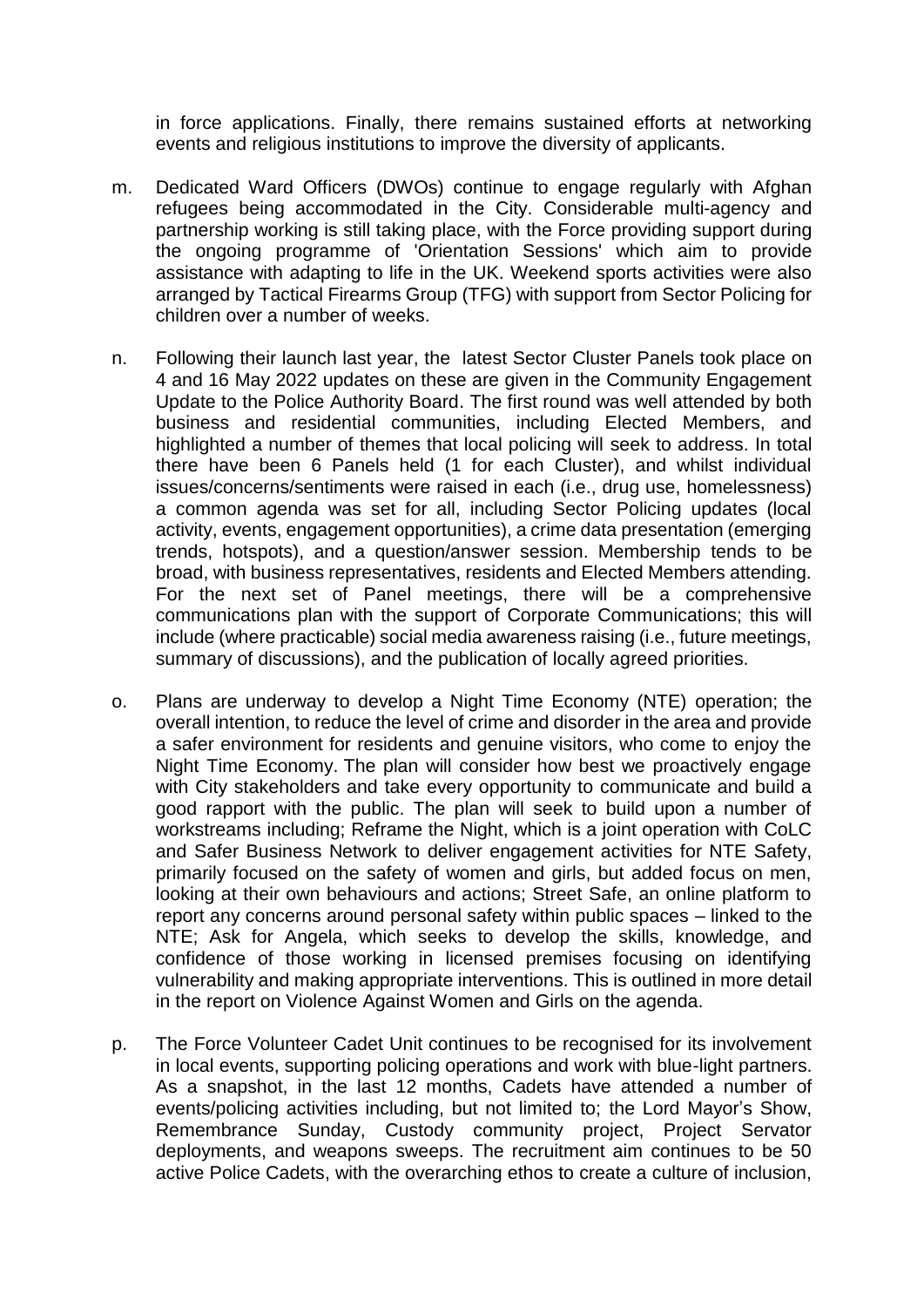seeking to retain a diverse talent pool of Cadets. There are currently 29 active Force Cadets, 12 male and 17 female. 5 are due to leave this year (due to age), and at least 1 Cadet has expressed an interest to join the Force as a probationer constable. There is 48% Black and Minority representation, and broad diversity in terms of culture and religion. Recruitment is an ongoing process.

q. Work continues with the Independent Advisory Scrutiny Group (IASG) in undertaking scrutiny of the Force in such areas as stop and search and use of force. Additionally, the Force are currently recruiting to establish a youth independent advisory and scrutiny group, which will both complement the existing work, but will also add scrutiny and thinking from a different perspective.

# **Health & Wellbeing**

- r. Since the commencement of the Commitment to improving Mental Health (MH) in the workplace, the Force has commenced the MIND improvement Action Plan. To start the journey, they opened the conversation and dialogue to improving MH within the workplace. Senior level, Single Point Of Contacts (SPOC) have been appointed and have formed a working group, which is chaired by the Health and Wellbeing Strategic lead, who is ensuring there is a high-level commitment to the project. The highlights of the MH journey within the Force have been published in a blog on the MIND website. The Wellbeing Zone launched in December has been well received and is used to the benefit of the staff within the Force.
- s. The Oscar Kilo<sup>2</sup> peer review is due to commence in April 2022. The Force has been paired with Nottingham Police Service to complete reciprocal reviews. This will allow continued development and improvement in the Force and will dovetail with the MIND improvement plan which follows similar principles for a "whole" force" approach.

# **Retention and Exiting the organisation**

- t. A working group has been set up to progress the objectives and actions from the EDI Action Plan. The strand lead has engaged with Human Resources, the Equality Manager and staff representatives, to understand the Force's current process, existence of any gaps, and benchmarking against other organisations and making the process accessible for all. Additionally, the Chief Superintendents and the Chief Officer Team are conducting retention interviews for those intending to leave the organisation.
- u. The working group has had its first meeting and has established a few gaps in the process that can be resolved easily. The working group has gained an understanding of why employees may not choose to complete the exit surveys and remedies have been sought. Various different exit processes from different organisations have also been sourced for comparison, which will be considered at the next meeting. An internal exit interview process is being considered to help understand the culture within business units and how the equality data should be captured. The strand lead for this area will continue to provide an update to the board.

 $\overline{a}$ <sup>2</sup> [Oscar Kilo | Oscar Kilo-](https://www.oscarkilo.org.uk/) The National Police Wellbeing Service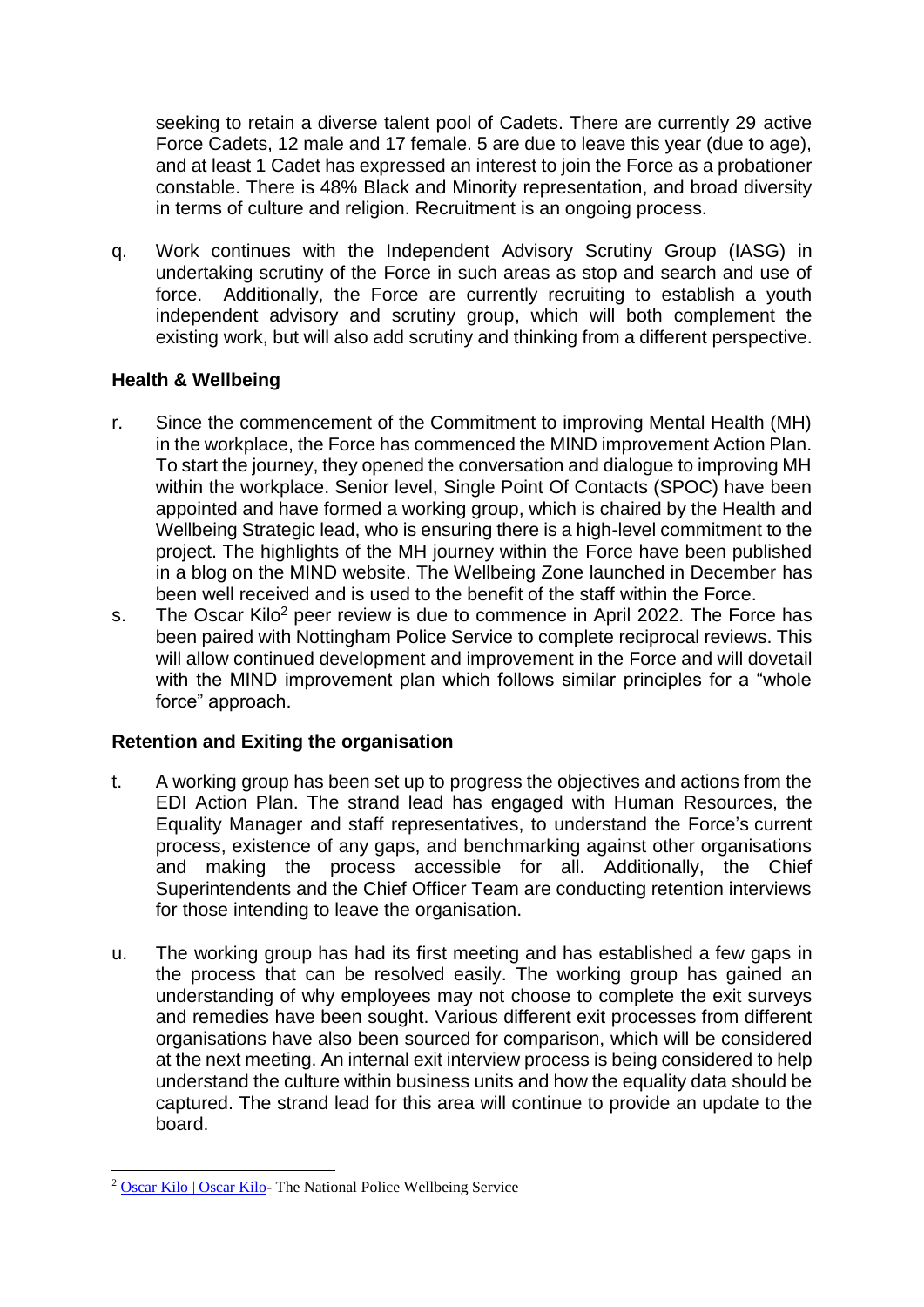#### **Impact**

v. The Force has undertaken a review of how it measures progress and success against their E&I strategy and has compiled the following list of KPI measures which were presented to this Committee in February. These are aligned to the new Policing Plan 22-25. The Force is currently considering how these will be presented for internal governance ahead of them being presented to Members for scrutiny.

| Workstream                                  | <b>Overview of activity</b>                                                                                                                                                                                                                                                                                                                                                         | <b>Success measures</b>                                                                                                                                                                                                                                                                                                                                                                                                                                                                                                                                                                                                                                                                                                                                                                                                              |
|---------------------------------------------|-------------------------------------------------------------------------------------------------------------------------------------------------------------------------------------------------------------------------------------------------------------------------------------------------------------------------------------------------------------------------------------|--------------------------------------------------------------------------------------------------------------------------------------------------------------------------------------------------------------------------------------------------------------------------------------------------------------------------------------------------------------------------------------------------------------------------------------------------------------------------------------------------------------------------------------------------------------------------------------------------------------------------------------------------------------------------------------------------------------------------------------------------------------------------------------------------------------------------------------|
| Community<br>Engagement                     | Increasing our legitimacy & confidence<br>within communities through active<br>engagement with all communities.<br>Increasing confidence by effective<br>response to hate crime & scrutiny of<br>police power such as stop and search                                                                                                                                               | 1. Community confidence & satisfaction measures through<br>surveying victims of crime & the wider community<br>2. Sampling of stop & search & use of force incidents by<br>our independent Advisory Scrutiny Group % graded as<br>good & excellent v those requiring improvement<br>3. Number & breadth of community events attended each<br>month and proactive communications out to communities                                                                                                                                                                                                                                                                                                                                                                                                                                   |
| Recruitment<br>Development &<br>Progression | Building a diverse workforce in tune with<br>London including people from black &<br>minority communities, women, and<br>LGBT. Ensuring we develop our<br>workforce to achieve their potential and<br>be the very best for the community. We<br>will strive to improve our representation<br>of underrepresented groups at all levels<br>of the organisation & in specialist roles. | 1. To recruit 40% of visible ethnic minority student officers<br>in each new intake<br>2. Per year we improve our representation of visible ethic<br>minority employees by 3.23%<br>3. Increasing number of employees from a black minority<br>background successful at promotion processes<br>4. The total number of new joiners to The Force each year<br>is at least 51% female to achieve an overall increase of<br>2.6% per year of female representation across the<br>service<br>5. Per year to improve 0.35% employees from a LGBT<br>background                                                                                                                                                                                                                                                                             |
| Culture & Leadership                        | Work to build leadership capability across<br>the force and build a workforce culture<br>that it is truly inclusive & embeds our<br>diversity & inclusion ambitions at all<br>levels of the force. A workplace which<br>people are proud of & one where the<br>force is an employer of choice.                                                                                      | 1.Our staff engagement score through surveying over the<br>next 3 years increases<br>Scores specifically relating to feelings of inclusion,<br>leadership & culture related responses<br>2. 100% of eligible workforce having attended annual<br>values, standards & ethics inputs by 03/23<br>3. No of staff members engaged in external attachments<br>& CPD events/ support to voluntary organisations (+<br>direction of travel)                                                                                                                                                                                                                                                                                                                                                                                                 |
| Wellbeing                                   | Taking a proactive and preventative<br>approach to workforce wellbeing, as well<br>as intervening at the earliest opportunity<br>to help protect our people & increase<br>productivity                                                                                                                                                                                              | 1. Specific staff survey questions in relation to feelings of<br>well-being to improve over the 3 years.<br>2. Op Hampshire 75% outcome rate for assaults and hate<br>crime committed towards staff.                                                                                                                                                                                                                                                                                                                                                                                                                                                                                                                                                                                                                                 |
| <b>Retention &amp; Exiting</b>              | Ensuring that the service retains talent<br>particularly from under-represented<br>groups. Exploit opportunities for entry &<br>re-entry at different levels & specialisms<br>into the service. Understand why staff<br>are exiting the service & use insight &<br>data to improve retention.                                                                                       | 1. Line managers to offer an exit interview to all those<br>intending to leave - Target of 100%<br>2. The % exit interviews completed officers and staff<br>3. Retention rates over the next 3 years (excluding<br>retirements, transferees & ill health) are improved against<br>the 2021 baseline<br>4. % of leavers that are contacted by the force within 12<br>months in respect of opportunities to re-join<br>5. Retention - Black, Asian and Minority staff Black,<br>Asian & minority ethnic attrition rates for voluntary leavers<br>are equal to or better than the rates for non-Black, Asian<br>and Minority Ethnic colleagues (xx% the baseline figure<br>now)<br>6. Retention female staff - female attrition rates for<br>voluntary leavers are equal to or better than the rates for<br>male leavers (xx% baseline) |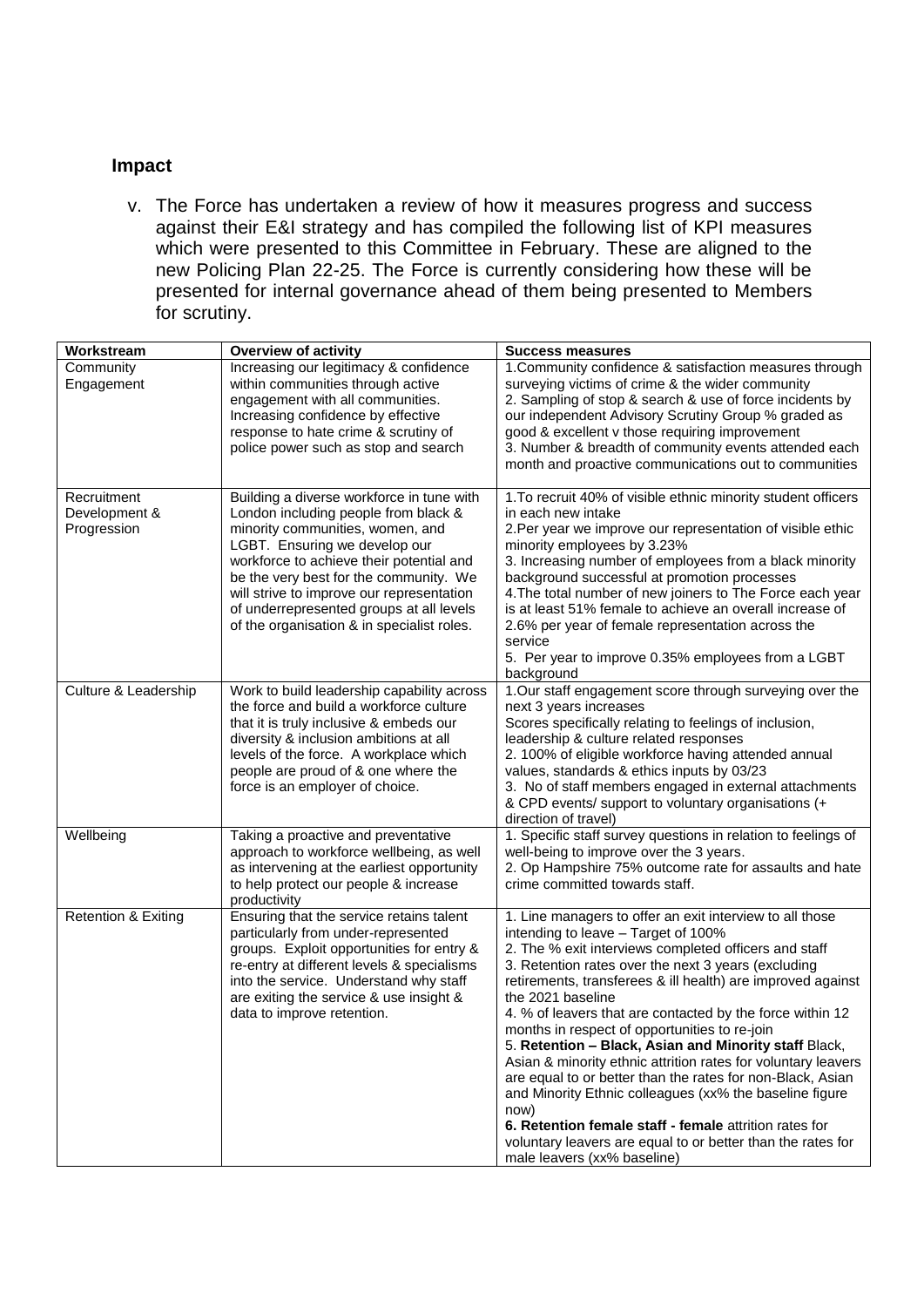### **Diversity Workforce Data**

7. In discussion with the Police Authority Director and Team and in line with the revised Terms of Reference for this Committee, the Diversity Workforce data will now be presented to this Committee for oversight and scrutiny and is attached at Appendix B.

### **Corporate & Strategic Implications**

- 8. Strategic implications The report outlines ongoing activities which the Force is undertaking to improve diversity, equality and inclusion and in so doing will help to deliver the Force's Equality and Inclusion Strategy and directly supports the Corporation's Corporate Plan's aims for equality of opportunity.
- 9. Financial implications none.
- 10.Resource implications none.
- 11.Legal implications none.
- 12.Risk implications none.
- 13.Equalities implications The report outlines how ongoing work supports the Force to meet its obligations under and comply with the provisions of the Public Sector Equality Duty 2010.
- 14.Climate implications none.
- 15.Security implications none.

#### **Conclusion**

21. This report provides Members with details of work that is ongoing to deliver the Force's Equality and Inclusion Strategy and provides Members with assurance that robust governance is in place to ensure progress continues as expected.

#### **Appendices**

- Appendix A Highlight summary of progress made against the E&I Action Plan.
- Appendix B- Diversity Workforce Data
- Appendix C Recruitment campaign poster.